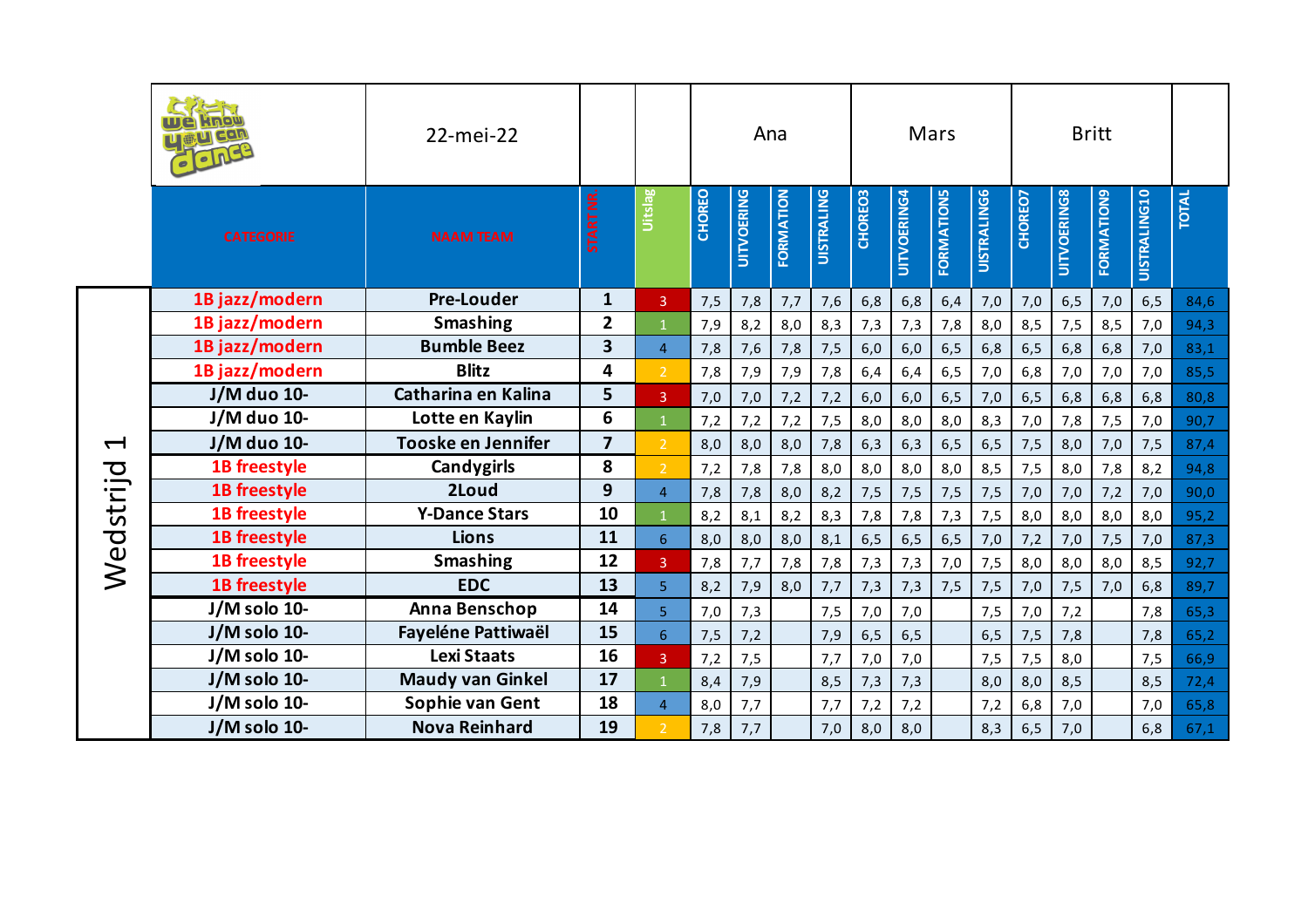|                   | Glong               | 22-mei-22               |                |                 |               |                   | Ana       |                   |         |             | Mars              |                    |         |                    | <b>Britt</b>      |                     |       |
|-------------------|---------------------|-------------------------|----------------|-----------------|---------------|-------------------|-----------|-------------------|---------|-------------|-------------------|--------------------|---------|--------------------|-------------------|---------------------|-------|
|                   | <b>CATEGORIE</b>    | <b>NAAM TEAM</b>        | START NR.      | <b>Uitslag</b>  | <b>CHOREO</b> | <b>UITVOERING</b> | FORMATION | <b>UISTRALING</b> | CHOREO3 | UITVOERING4 | <b>FORMATIONS</b> | <b>UISTRALING6</b> | CHOREO7 | <b>UITVOERING8</b> | <b>FORMATION9</b> | <b>UISTRALING10</b> | TOTAL |
|                   | <b>2B freestyle</b> | <b>NJMT</b> Kidscompany | $\mathbf{1}$   | 5               | 7,5           | 7,2               | 7,3       | 7,7               | 7,0     | 7,0         | 7,0               | 7,0                | 7,0     | 7,0                | 7,0               | 8,0                 | 86,7  |
|                   | 2B freestyle        | <b>Dancestars</b>       | $\overline{2}$ | $\overline{2}$  | 7,9           | 7,7               | 7,5       | 8,3               | 8,0     | 8,0         | 8,3               | 8,3                | 7,5     | 8,0                | 7,0               | 8,5                 | 95,0  |
|                   | 2B freestyle        | <b>DemoKids</b>         | 3              | 3 <sup>°</sup>  | 8,3           | 7,5               | 8,0       | 7,8               | 7,8     | 7,8         | 8,0               | 8,7                | 8,0     | 7,8                | 7,5               | 7,5                 | 94,7  |
|                   | 2B freestyle        | <b>D-Maniacs</b>        | 4              | 6               | 7,0           | 7,2               | 7,3       | 7,3               | 6,8     | 6,8         | 6, 8              | 7,3                | 6, 8    | 6, 8               | 7,2               | 6,8                 | 84,1  |
|                   | 2B freestyle        | EDC+                    | 5              | $\overline{4}$  | 8,2           | 8,0               | 8,2       | 8,1               | 6, 5    | 6, 5        | 7,0               | 7,0                | 7,2     | 7,2                | 7,2               | 7,2                 | 88,3  |
| $\mathbf{\Omega}$ | 2B freestyle        | <b>LXR</b>              | 6              | $\mathbf{1}$    | 8,0           | 8,3               | 7,8       | 8,5               | 8,0     | 8,3         | 8,0               | 8,5                | 8,0     | 8,5                | 7,8               | 8,5                 | 98,2  |
|                   | J/M duo 11-12       | Veerle en Josephine     | $\overline{7}$ | 5 <sup>1</sup>  | 7,0           | 7,2               | 7,3       | 7,0               | 6, 5    | 6, 5        | 6, 5              | 6,5                | 6, 8    | 6,8                | 6,8               | 6,8                 | 81,7  |
|                   | J/M duo 11-12       | <b>Floor en Britt</b>   | 8              | $\overline{4}$  | 7,5           | 7,7               | 7,8       | 7,1               | 6,8     | 6,8         | 6,8               | 6,8                | 7,0     | 7,2                | 7,5               | 7,0                 | 86,0  |
|                   | J/M duo 11-12       | Robyn en Collin         | 9              |                 | 8,0           | 7,7               | 7,8       | 8,2               | 8,0     | 8,0         | 8,0               | 8,0                | 8,5     | 8,5                | 8,0               | 8,0                 | 96,7  |
|                   | J/M duo 11-12       | Saheli en Nova          | 10             | $6\overline{6}$ | 7,2           | 7,4               | 7,5       | 7,1               | 6,3     | 6,3         | 6,3               | 6,3                | 6, 5    | 6,8                | 6,8               | 6, 5                | 81,0  |
|                   | J/M duo 11-12       | <b>Tiara en Quinn</b>   | 11             | $\overline{3}$  | 8,4           | 8,5               | 8,0       | 7,8               | 7,0     | 7,0         | 7,0               | 7,3                | 7,0     | 7,0                | 7,0               | 7,5                 | 89,5  |
| Wedstrijd         | J/M duo 11-12       | Améline en Elin         | 12             | $\overline{2}$  | 8,2           | 8,0               | 8,0       | 7,7               | 6,9     | 6,9         | 7,0               | 7,3                | 8,2     | 8,2                | 8,2               | 8,0                 | 92,6  |
|                   | 2B jazz/modern      | Dance stars junior      | 13             | 6 <sup>1</sup>  | 7,2           | 7,5               | 7,5       | 7,0               | 6, 5    | 6, 5        | 6, 5              | 6, 5               | 6, 8    | 6,8                | 6,8               | 6,8                 | 82,4  |
|                   | 2B jazz/modern      | <b>PrizDanz Starz</b>   | 14             | $\overline{5}$  | 8,0           | 7,5               | 8,0       | 7,2               | 6,8     | 6,8         | 6,8               | 6,8                | 6, 5    | 6, 5               | 6, 5              | 6, 5                | 83,9  |
|                   | 2B jazz/modern      | <b>Flawless</b>         | 15             | $\mathbf{1}$    | 8,5           | 8,3               | 8,3       | 7,8               | 8,5     | 8,5         | 8,7               | 8,7                | 8,5     | 8,0                | 8,0               | 8,0                 | 99,8  |
|                   | 2B jazz/modern      | <b>Glitterz</b>         | 16             | $\overline{4}$  | 8,1           | 7,9               | 7,8       | 7,5               | 7,0     | 7,0         | 7,0               | 7,0                | 7,0     | 7,0                | 7,2               | 6,8                 | 87,3  |
|                   | 2B jazz/modern      | <b>Little Giants</b>    | 17             | $\overline{2}$  | 8,2           | 8,0               | 8,5       | 8,0               | 8,0     | 8,0         | 8,0               | 8,5                | 7,5     | 7,5                | 7,8               | 8,0                 | 96,0  |
|                   | 2B jazz/modern      | <b>D-Brave</b>          | 18             | $\overline{3}$  | 8,4           | 8,0               | 7,7       | 7,8               | 7,9     | 7,9         | 7,9               | 8,0                | 8,2     | 7,8                | 7,8               | 8,0                 | 95,4  |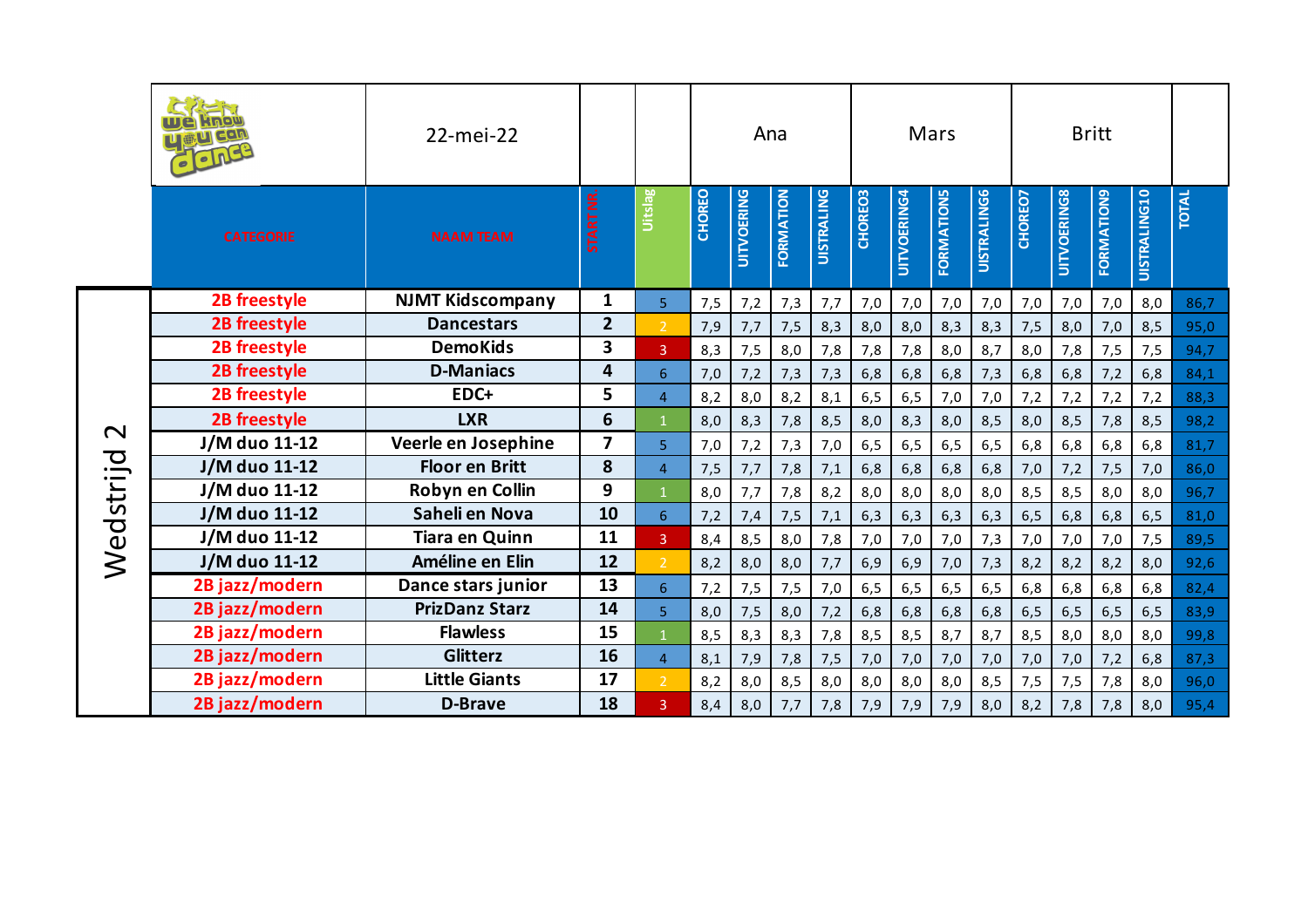|                   | $\bullet$ $\bullet$ $\mathbb{N}$ | 22-mei-22              |           |                |               |                   | Ana       |                   |         |             | Mars              |                    |         |             | <b>Britt</b>      |                     |              |
|-------------------|----------------------------------|------------------------|-----------|----------------|---------------|-------------------|-----------|-------------------|---------|-------------|-------------------|--------------------|---------|-------------|-------------------|---------------------|--------------|
|                   | <b>CATEGORIE</b>                 | <b>NAAM TEAM</b>       | START NR. | <b>Belstin</b> | <b>CHOREO</b> | <b>UITVOERING</b> | FORMATION | <b>UISTRALING</b> | CHOREO3 | UITVOERING4 | <b>FORMATIONS</b> | <b>UISTRALING6</b> | CHOREO7 | UITVOERING8 | <b>FORMATION9</b> | <b>UISTRALING10</b> | <b>TOTAL</b> |
|                   | J/M solo 11-12                   | Dewi Steltenpohl       | 19        | 6              | 7,3           | 7,0               |           | 7,7               | 7,0     | 7,0         |                   | 7,0                | 6,8     | 7,0         |                   | 7,0                 | 63,8         |
|                   | J/M solo 11-12                   | Feline van de weerd    | 20        | $\overline{4}$ | 7,0           | 7,4               |           | 8,0               | 7,4     | 7,4         |                   | 7,4                | 7,2     | 7,0         |                   | 7,5                 | 66,3         |
| $\mathbf{\Omega}$ | J/M solo 11-12                   | Emma Blikslager        | 21        | 3 <sup>°</sup> | 7,5           | 7,8               |           | 7,6               | 7,8     | 7,8         |                   | 7,8                | 7,5     | 7,8         |                   | 7,8                 | 69,4         |
|                   | J/M solo 11-12                   | Indi Oostendorp        | 22        |                | 8,0           | 8,0               |           | 9,0               | 8,0     | 8,0         |                   | 8,0                | 8,0     | 8,2         |                   | 8,0                 | 73,2         |
|                   | J/M solo 11-12                   | Milou Bakkum           | 23        | 5 <sup>1</sup> | 7,0           | 7,5               |           | 8,0               | 7,6     | 7,6         |                   | 7,6                | 6, 8    | 6,8         |                   | 7,0                 | 65,9         |
|                   | J/M solo 11-12                   | <b>Trish Ugochukwu</b> | 24        | 2 <sup>1</sup> | 7,7           | 8,0               |           | 8,2               | 7,5     | 7,5         |                   | 7,5                | 8,2     | 8,5         |                   | 7,8                 | 70,9         |
| Wedstrijd         | 2A jazz/modern                   | <b>Fusion</b>          | 25        | $\overline{2}$ | 8,0           | 7,7               | 8,2       | 8,0               | 8,0     | 8,0         | 8,0               | 8,0                | 8,5     | 8,0         | 8,0               | 8,0                 | 96,4         |
|                   | 2A jazz/modern                   | <b>Colors</b>          | 26        |                | 9,0           | 9,0               | 9,0       | 8,8               | 8,5     | 8,5         | 9,0               | 9,0                | 8,8     | 8,9         | 8,5               | 8,5                 | 105,5        |
|                   | 2A jazz/modern                   | 8Counts                | 27        | $\mathbf{3}$   | 8,5           | 8,0               | 8,0       | 8,0               | 7,5     | 7,5         | 7,5               | 7,8                | 7,5     | 7,2         | 7,5               | 7,0                 | 92,0         |
|                   | 2A jazz/modern                   | <b>DemoKids</b>        | 28        | $\overline{4}$ | 8,0           | 7,6               | 7,8       | 7,5               | 7,0     | 7,0         | 7,0               | 7,0                | 6, 8    | 6,8         | 7,0               | 7,0                 | 86,5         |
|                   |                                  |                        |           |                |               |                   |           |                   |         |             |                   |                    |         |             |                   |                     |              |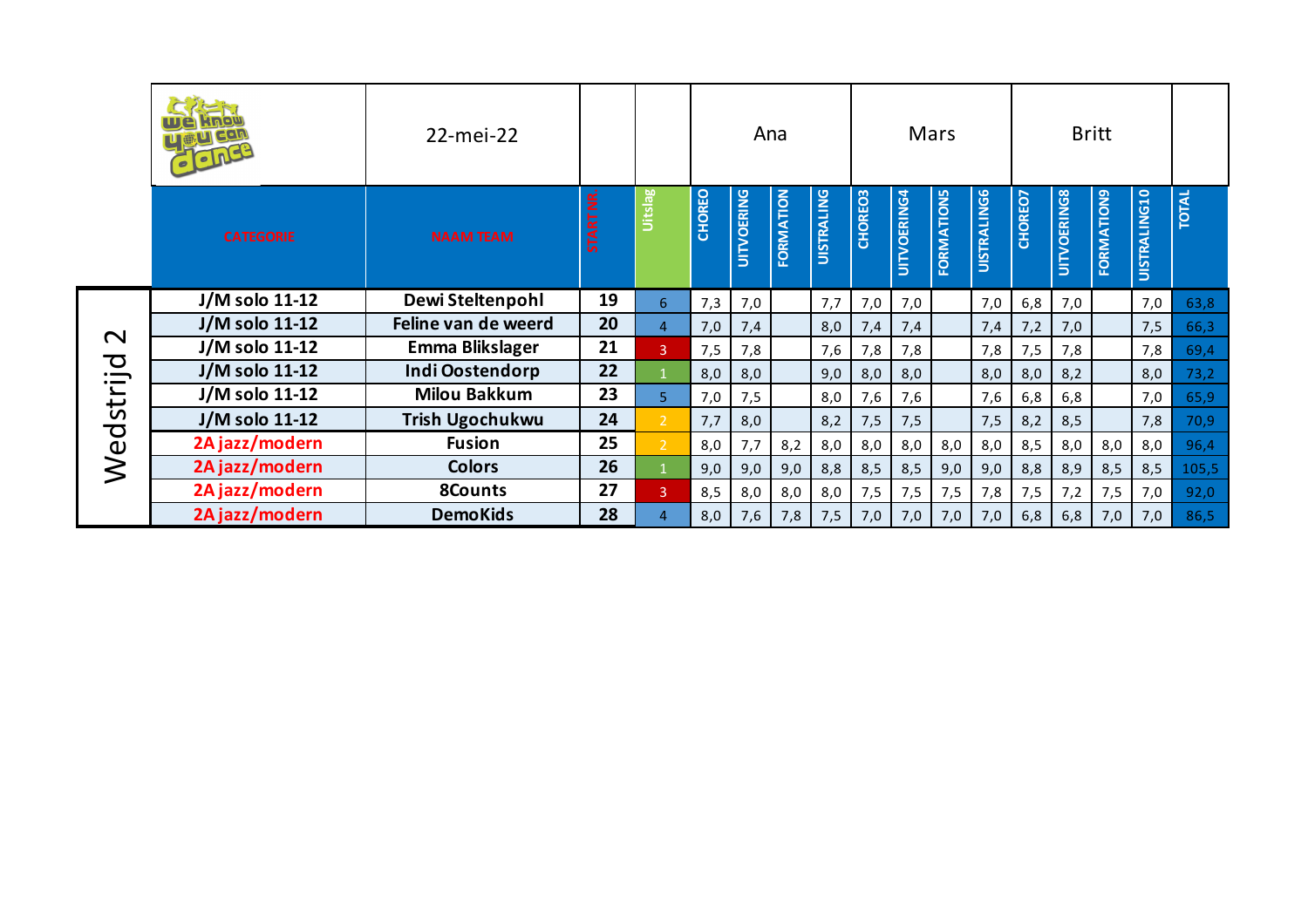|           |                      | 22-mei-22                 |                  |                |               |                   | Ana       |                   |         |             | Mars       |                    |         |                    | <b>Britt</b>      |                     |              |
|-----------|----------------------|---------------------------|------------------|----------------|---------------|-------------------|-----------|-------------------|---------|-------------|------------|--------------------|---------|--------------------|-------------------|---------------------|--------------|
|           | <b>CATEGORIE</b>     | <b>NAAM TEAM</b>          | <b>START NR.</b> | Uitslag        | <b>CHOREO</b> | <b>UITVOERING</b> | FORMATION | <b>UISTRALING</b> | CHOREO3 | UITVOERING4 | FORMATIONS | <b>UISTRALING6</b> | CHOREO7 | <b>UITVOERING8</b> | <b>FORMATION9</b> | <b>UISTRALING10</b> | <b>TOTAL</b> |
|           | 3B freestyle         | <b>Kid-Cat</b>            | $\mathbf{1}$     | 3              | 7,5           | 7,2               | 7,8       | 8,0               | 6, 5    | 6, 5        | 6, 5       | 6, 5               | 7,0     | 7,0                | 7,0               | 7,5                 | 85,0         |
|           | 3B freestyle         | 2Tuff                     | $\overline{2}$   | $\mathbf{1}$   | 8,0           | 8,2               | 8,0       | 8,2               | 8,0     | 8,0         | 8,5        | 8,7                | 7,5     | 7,8                | 7,0               | 7,8                 | 95,7         |
|           | 3B freestyle         | <b>MDB</b> juniors        | 3                | $\overline{5}$ | 7,0           | 7,2               | 7,5       | 7,5               | 6,8     | 6, 8        | 6,8        | 6,8                | 7,0     | 6,8                | 7,0               | 7,0                 | 84,2         |
|           | 3B freestyle         | <b>Embrace</b>            | 4                | $\overline{2}$ | 7,5           | 7,0               | 7,5       | 7,5               | 7,0     | 7,0         | 7,0        | 7,3                | 7,2     | 7,0                | 6, 8              | 7,0                 | 85,8         |
|           | 3B freestyle         | <b>Twixies</b>            | 5                | $\overline{4}$ | 7,5           | 7,7               | 7,7       | 7,8               | 6,7     | 6, 6        | 6, 6       | 6,7                | 6, 8    | 6,8                | 6,8               | 7,0                 | 84,7         |
| $\infty$  | J/M duo 13-14        | Djamisah en Roxana        | 6                | $\overline{4}$ | 7,8           | 8,0               | 7,4       | 7,3               | 6,0     | 6,0         | 6,0        | 6,0                | 7,0     | 7,0                | 7,0               | 6,8                 | 82,3         |
|           | J/M duo 13-14        | <b>Fiene en Amy</b>       | $\overline{z}$   | $\mathbf{1}$   | 8,0           | 8,4               | 8,2       | 8,5               | 8,0     | 8,0         | 8,0        | 8,0                | 7,2     | 7,5                | 7,0               | 7,5                 | 94,3         |
|           | J/M duo 13-14        | Jet en Yara               | 8                | $\mathbf{3}$   | 8,5           | 8,5               | 8,5       | 8,3               | 7,0     | 7,0         | 7,0        | 7,0                | 7,5     | 7,8                | 7,0               | 7,0                 | 91,1         |
|           | <b>J/M</b> duo 13-14 | Wende en Fyonne           | 9                | $\overline{2}$ | 8,0           | 8,7               | 8,3       | 8,0               | 7,5     | 7,5         | 7,5        | 7,5                | 7,8     | 7,8                | 7,5               | 7,0                 | 93,1         |
|           | <b>3A freestyle</b>  | <b>Idyllic</b>            | 10               | $\overline{3}$ | 7,5           | 8,1               | 7,7       | 7,8               | 6, 5    | 6, 5        | 6, 5       | 6, 5               | 6, 8    | 6,8                | 6,8               | 7,0                 | 84,5         |
|           | 3A freestyle         | <b>NJMT Juniorcompany</b> | 11               | $\mathbf{1}$   | 8,0           | 7,7               | 8,0       | 8,5               | 8,3     | 8,3         | 8,5        | 8,7                | 7,8     | 8,0                | 7,8               | 8,2                 | 97,8         |
| Wedstrijd | 3A freestyle         | <b>Y-Dance Extreme</b>    | 12               | $\overline{2}$ | 7,8           | 7,5               | 7,9       | 8,4               | 8,0     | 8,0         | 8,0        | 8,0                | 7,5     | 7,0                | 7,0               | 8,0                 | 93,1         |
|           | 3B jazz/modern       | <b>Together Again</b>     | 13               | 3 <sup>°</sup> | 7,8           | 7,8               | 8,0       | 8,2               | 8,0     | 7,8         | 8,0        | 8,0                | 7,0     | 7,0                | 7,0               | 7,2                 | 91,8         |
|           | 3B jazz/modern       | <b>Sky High</b>           | 14               | $\overline{2}$ | 8,3           | 8,0               | 8,3       | 8,0               | 7,8     | 7,8         | 7,8        | 8,3                | 7,2     | 7,0                | 7,5               | 7,5                 | 93,5         |
|           | 3B jazz/modern       | Louder                    | 15               | 6 <sup>1</sup> | 7,9           | 7,6               | 7,8       | 8,0               | 6, 5    | 6, 5        | 6,3        | 6,3                | 6, 8    | 6, 8               | 6, 5              | 6,8                 | 83,8         |
|           | 3B jazz/modern       | <b>MDB</b> juniors        | 16               | $\overline{5}$ | 7,5           | 7,2               | 7,7       | 7,7               | 6,3     | 6,3         | 6,3        | 7,5                | 6, 8    | 6,8                | 7,0               | 7,0                 | 84,1         |
|           | 3B jazz/modern       | <b>NJMT Juniorcompany</b> | 17               |                | 7,2           | 7,7               | 7,5       | 7,9               | 8,3     | 8,3         | 8,5        | 8,7                | 7,5     | 7,5                | 7,5               | 7,0                 | 93,6         |
|           | 3B jazz/modern       | <b>PrizMotion Crew</b>    | 18               | $\overline{4}$ | 8,0           | 7,7               | 7,9       | 8,0               | 6, 5    | 6, 5        | 6, 5       | 6, 5               | 7,0     | 7,5                | 7,0               | 6,8                 | 85,9         |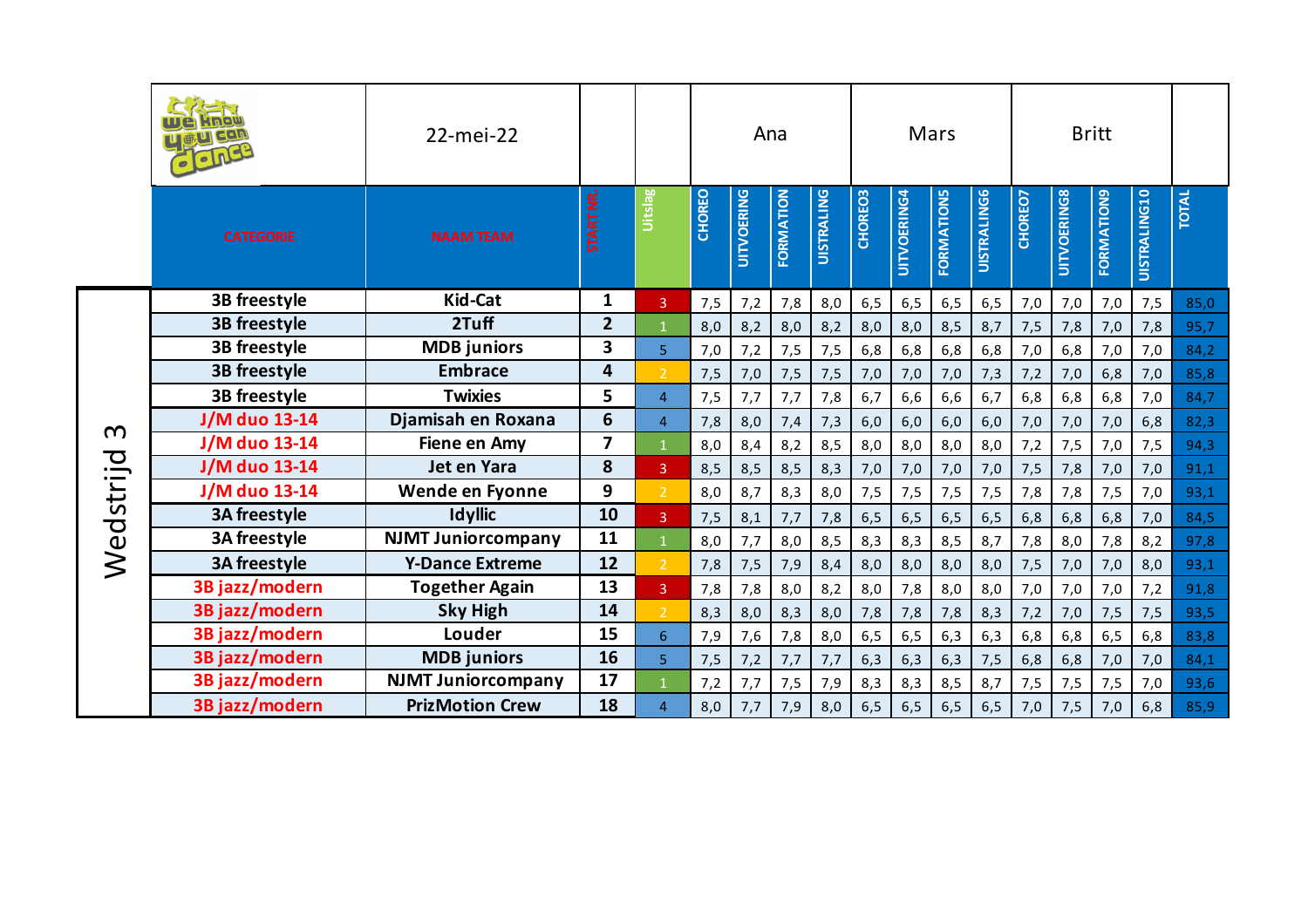|          |                  | 22-mei-22              |           |                       |               |                   | Ana       |                   |         |                    | Mars              |                    |         |                    | <b>Britt</b>      |                     |              |
|----------|------------------|------------------------|-----------|-----------------------|---------------|-------------------|-----------|-------------------|---------|--------------------|-------------------|--------------------|---------|--------------------|-------------------|---------------------|--------------|
|          | <b>CATEGORIE</b> | <b>NAAM TEAM</b>       | START NR. | <b><u>Oitslag</u></b> | <b>CHOREO</b> | <b>UITVOERING</b> | FORMATION | <b>UISTRALING</b> | CHOREO3 | <b>UITVOERING4</b> | <b>EORMATIONS</b> | <b>UISTRALING6</b> | CHOREO7 | <b>UITVOERING8</b> | <b>FORMATION9</b> | <b>UISTRALING10</b> | <b>TOTAL</b> |
|          | J/M solo 13-14   | Zoë Bakkum             | 19        | 6                     | 7,0           | 7,3               |           | 7,5               | 6,5     | 6, 5               |                   | 6,5                | 7,0     | 7,2                |                   | 7,0                 | 62,5         |
|          | J/M solo 13-14   | <b>Mika Brunt</b>      | 20        | $\overline{2}$        | 8,2           | 7,8               |           | 7,8               | 8,0     | 8,0                |                   | 8,0                | 7,5     | 7,8                |                   | 7,5                 | 70,6         |
| $\Omega$ | J/M solo 13-14   | Nikki Koelemij         | 21        | $\overline{4}$        | 7,2           | 7,4               |           | 7,6               | 6,8     | 6,8                |                   | 6,8                | 7,0     | 7,0                |                   | 7,5                 | 64,1         |
| つ        | J/M solo 13-14   | <b>Roxana Beuker</b>   | 22        | 5                     | 7,5           | 7,5               |           | 7,9               | 6,3     | 6,3                |                   | 6, 5               | 6, 8    | 6,8                |                   | 7,0                 | 62,6         |
|          | J/M solo 13-14   | <b>Wies Olivier</b>    | 23        | 3 <sup>°</sup>        | 7,8           | 7,8               |           | 8,0               | 6,4     | 6,4                |                   | 6,4                | 7,8     | 7,8                |                   | 7,8                 | 66,2         |
|          | J/M solo 13-14   | Djamisah Abdul Sovan   | 24        | $\mathbf{1}$          | 8,5           | 8,5               |           | 8,5               | 8,7     | 8,7                |                   | 9,0                | 8,0     | 8,5                |                   | 8,5                 | 76,9         |
| Wedstrij | 3A jazz/modern   | <b>Y-Dance XQuizit</b> | 25        | $\overline{2}$        | 8,2           | 8,0               | 7,8       | 8,0               | 8,5     | 8,5                | 8,7               | 8,7                | 7,8     | 8,0                | 7,5               | 7,5                 | 97,2         |
|          | 3A jazz/modern   | <b>Idyllic</b>         | 26        | $\mathbf{3}$          | 7,7           | 7,6               | 7,9       | 7,7               | 8,3     | 8,3                | 8,0               | 8,3                | 8,0     | 8,0                | 8,0               | 7,5                 | 95,3         |
|          | 3A jazz/modern   | <b>Inner Beat</b>      | 27        | $\overline{4}$        | 8,8           | 8,5               | 8,7       | 8,6               | 7,5     | 7,5                | 7,5               | 7,5                | 7,5     | 7,0                | 7,0               | 7,0                 | 93,1         |
|          | 3A jazz/modern   | <b>New Generation</b>  | 28        |                       | 9,0           | 9,0               | 8,5       | 8,5               | 9,0     | 9,0                | 9,0               | 9,0                | 8,5     | 8,5                | 8,2               | 8,2                 | 104,4        |
|          | 3A jazz/modern   | Fresh                  | 29        | 5                     | 7,7           | 7,8               | 8,0       | 8,0               | 7,0     | 7,0                | 7,0               | 7,0                | 7,8     | 7,0                | 7,0               | 7,0                 | 88,3         |
|          |                  |                        |           |                       |               |                   |           |                   |         |                    |                   |                    |         |                    |                   |                     |              |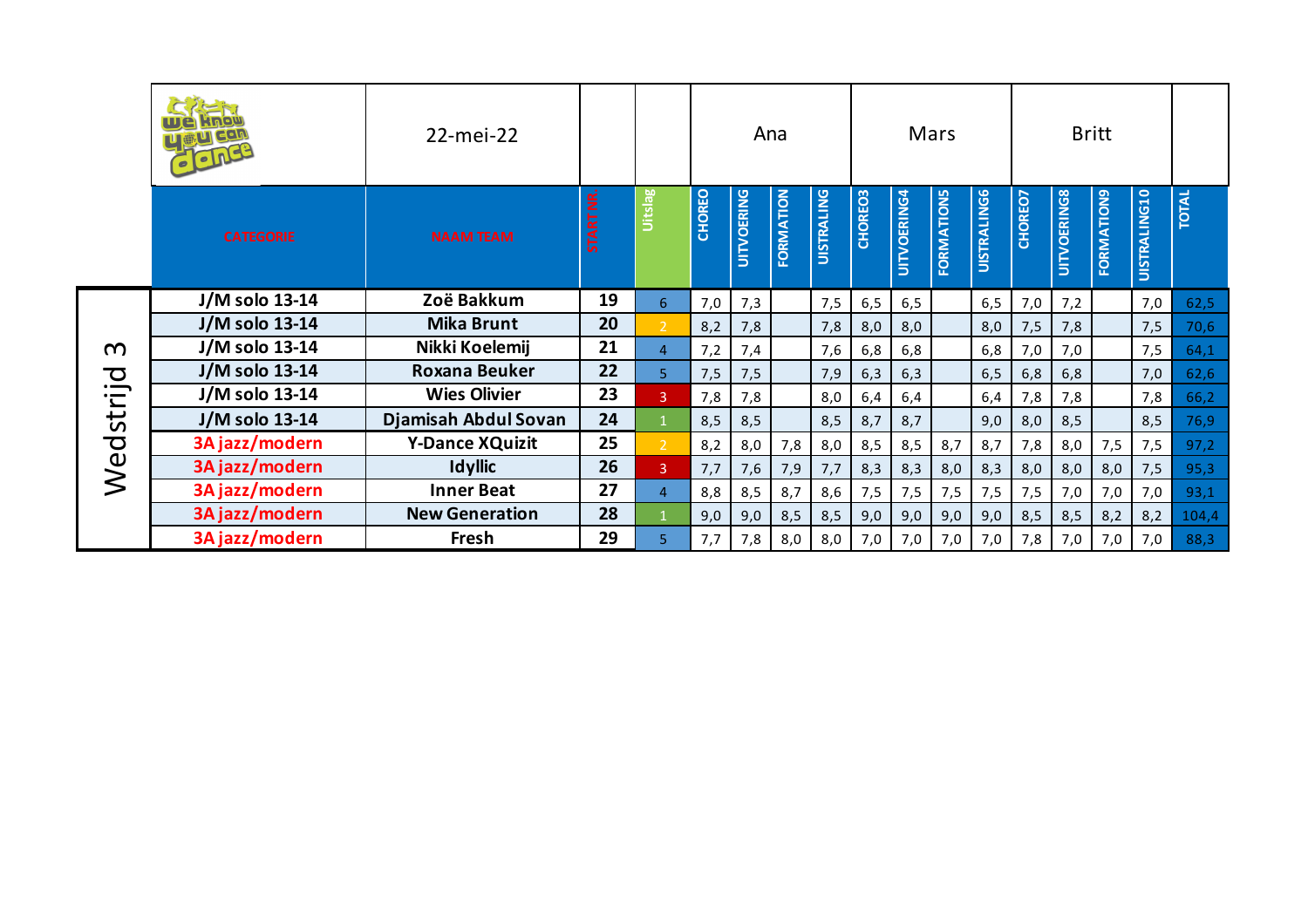|           |                     | 22-mei-22                 |                         |                |               |                   | Ana       |                   |         |             | Mars              |                    |         |                    | <b>Britt</b>      |              |              |
|-----------|---------------------|---------------------------|-------------------------|----------------|---------------|-------------------|-----------|-------------------|---------|-------------|-------------------|--------------------|---------|--------------------|-------------------|--------------|--------------|
|           | <b>CATEGORIE</b>    | <b>NAAM TEAM</b>          | <b>START NR</b>         | Uitslag        | <b>CHOREO</b> | <b>UITVOERING</b> | FORMATION | <b>UISTRALING</b> | CHOREO3 | UITVOERING4 | <b>FORMATIONS</b> | <b>UISTRALING6</b> | CHOREO7 | <b>UITVOERING8</b> | <b>FORMATION9</b> | UISTRALING10 | <b>TOTAL</b> |
|           | 5B freestyle        | <b>Definition</b>         | $\mathbf{1}$            | $\overline{3}$ | 7,0           | 7,0               | 7,2       | 7,8               | 7,5     | 7,5         | 7,5               | 7,5                | 7,8     | 7,5                | 7,0               | 7,8          | 89,1         |
|           | 5B freestyle        | <b>Celebrations</b>       | $\overline{2}$          | 5 <sup>1</sup> | 7,5           | 7,3               | 7,5       | 7,7               | 6, 5    | 6, 5        | 6, 5              | 7,0                | 7,2     | 7,0                | 7,0               | 7,5          | 85,2         |
|           | <b>5B</b> freestyle | 2 Fierce                  | 3                       |                | 8,5           | 8,3               | 8,4       | 8,2               | 8,0     | 8,0         | 8,0               | 8,0                | 7,0     | 7,0                | 7,0               | 7,2          | 93,6         |
|           | 5B freestyle        | Feisty                    | 4                       | $\mathcal{P}$  | 8,0           | 8,0               | 8,0       | 8,0               | 7,3     | 7,4         | 7,3               | 7,5                | 6, 8    | 7,0                | 7,0               | 7,0          | 89,3         |
|           | <b>5B</b> freestyle | <b>Formation</b>          | 5                       | $\overline{4}$ | 7,3           | 7,5               | 7,0       | 7,8               | 7,4     | 7,4         | 7,4               | 7,4                | 7,5     | 7,0                | 7,0               | 7,8          | 88,5         |
|           | 4/5A jazz/modern    | <b>Atalanta</b>           | 6                       | $\overline{4}$ | 8,3           | 8,5               | 8,0       | 8,5               | 7,5     | 7,5         | 7,5               | 7,8                | 7,8     | 8,0                | 7,5               | 7,8          | 94,7         |
|           | 4/5A jazz/modern    | <b>Creation</b>           | $\overline{\mathbf{z}}$ |                | 8,0           | 8,0               | 7,9       | 7,9               | 8,5     | 8,5         | 8,7               | 9,0                | 8,5     | 8,5                | 8,5               | 8,5          | 100,5        |
| 4         | 4/5A jazz/modern    | <b>Moving Motions</b>     | 8                       | $\overline{3}$ | 8,2           | 8,3               | 8,0       | 7,8               | 7,8     | 7,8         | 7,8               | 8,3                | 8,0     | 8,0                | 8,0               | 7,5          | 95,5         |
|           | 4/5A jazz/modern    | <b>Bling</b>              | 9                       | 6 <sup>1</sup> | 7,6           | 7,5               | 7,8       | 7,6               | 8,0     | 8,0         | 8,5               | 8,5                | 7,0     | 7,0                | 7,0               | 7,0          | 91,5         |
|           | 4/5A jazz/modern    | <b>NJMT Elite</b>         | 10                      | 5 <sup>1</sup> | 8,3           | 8,0               | 8,1       | 8,2               | 8,3     | 8,3         | 8,5               | 8,7                | 6, 8    | 6,8                | 6,8               | 6,8          | 93,6         |
|           | 4/5A jazz/modern    | Unity                     | 11                      | $\overline{2}$ | 8,5           | 8,2               | 8,0       | 8,5               | 8,0     | 8,0         | 8,0               | 8,0                | 8,5     | 8,8                | 8,5               | 8,5          | 99,5         |
| Wedstrijd | J/M solo 15-17      | Sanne Zijlstra            | 12                      | 3 <sup>1</sup> | 7,0           | 7,2               |           | 8,0               | 7,8     | 7,8         |                   | 7,8                | 7,5     | 7,0                |                   | 7,5          | 67,6         |
|           | J/M solo 15-17      | Floortje de Jong          | 13                      | $\overline{2}$ | 7,8           | 8,2               |           | 7,8               | 8,0     | 8,0         |                   | 8,0                | 7,2     | 7,5                |                   | 7,5          | 70,0         |
|           | J/M solo 15-17      | Jade Kartoredjo           | 14                      | $\overline{4}$ | 7,5           | 7,9               |           | 8,2               | 6,5     | 6, 5        |                   | 6, 5               | 7,8     | 7,8                |                   | 8,0          | 66,7         |
|           | J/M solo 15-17      | <b>Madelief Voorbij</b>   | 15                      | $\overline{5}$ | 7,3           | 7,5               |           | 7,7               | 7,0     | 7,0         |                   | 7,0                | 7,0     | 7,2                |                   | 7,2          | 64,9         |
|           | J/M solo 15-17      | <b>Ashley Johnston</b>    | 16                      | $\mathbf{1}$   | 8,0           | 8,5               |           | 8,2               | 8,5     | 8,5         |                   | 8,5                | 8,0     | 8,5                |                   | 8,5          | 75,2         |
|           | J/M solo 15-17      | <b>Saar Verdonk</b>       | 17                      | 6 <sup>1</sup> | 7,2           | 7,4               |           | 7,5               | 6,7     | 6,7         |                   | 6,7                | 7,2     | 7,2                |                   | 7,2          | 63,8         |
|           | <b>4B freestyle</b> | <b>Flex Fusion Senior</b> | 18                      | 5 <sup>1</sup> | 7,0           | 7,3               | 7,2       | 7,1               | 6,3     | 6,3         | 6,3               | 6,3                | 6,8     | 6, 5               | 6,8               | 6, 5         | 80,4         |
|           | <b>4B freestyle</b> | <b>Supreme</b>            | 19                      | $\overline{4}$ | 7,5           | 7,7               | 7,7       | 7,7               | 6,0     | 6,0         | 6,0               | 6,0                | 7,0     | 7,0                | 7,0               | 7,2          | 82,8         |
|           | <b>4B freestyle</b> | <b>Spicy</b>              | 20                      | $\overline{2}$ | 7,2           | 7,5               | 7,0       | 7,7               | 7,0     | 7,0         | 7,0               | 7,0                | 7,2     | 7,2                | 7,0               | 7,5          | 86,3         |
|           | <b>4B freestyle</b> | <b>X-Plosion</b>          | 21                      | $\overline{1}$ | 7,3           | 7,2               | 7,2       | 7,5               | 7,1     | 7,1         | 7,1               | 7,1                | 7,5     | 7,5                | 7,2               | 7,5          | 87,3         |
|           | <b>4B freestyle</b> | Dance Stars eXp           | 22                      | 3              | 7,3           | 7,0               | 7,1       | 7,3               | 6, 5    | 6, 5        | 6, 5              | 6, 5               | 7,4     | 7,0                | 7,4               | 7,4          | 83,9         |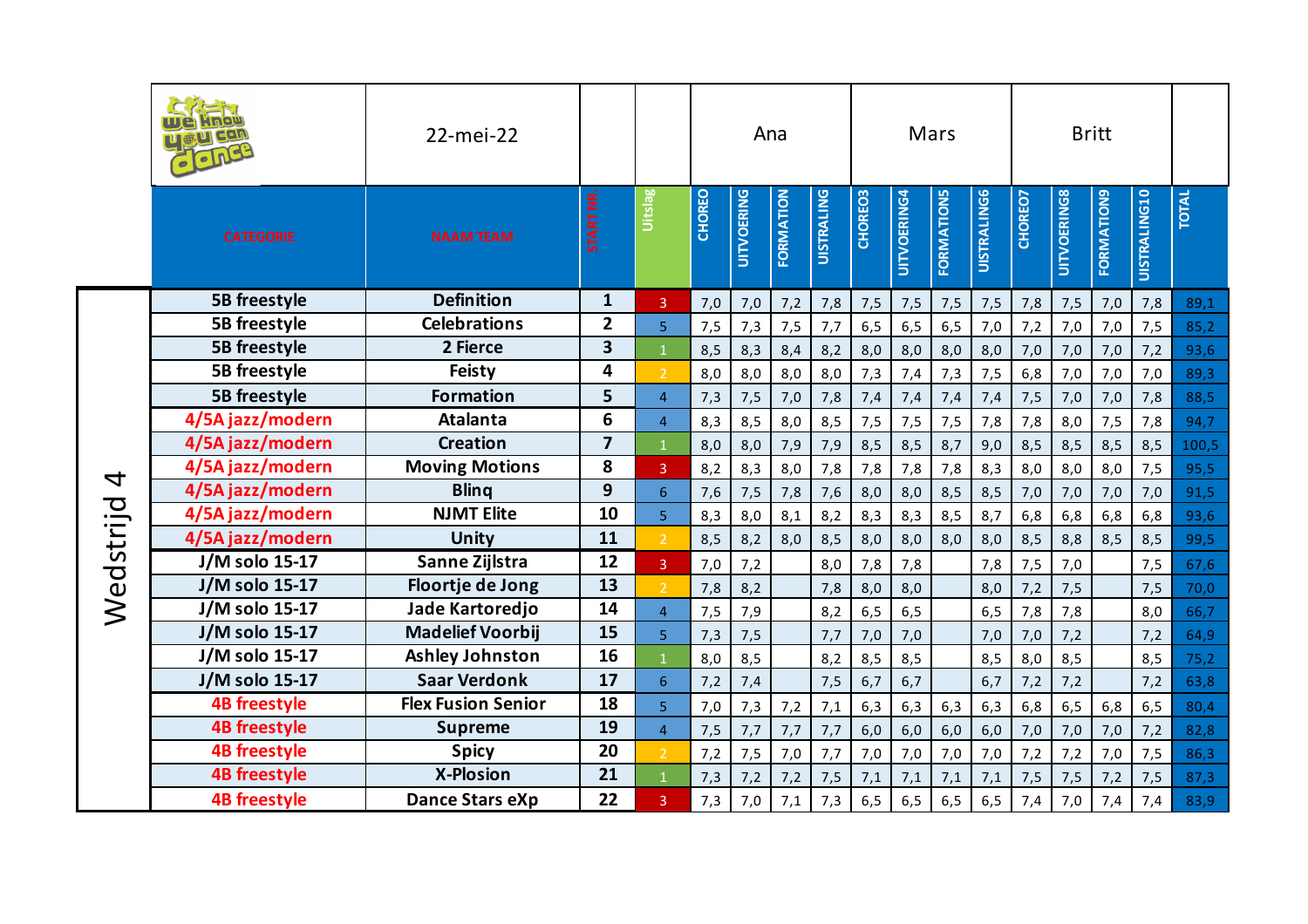|                          |                      | 22-mei-22                 |                  |                         |               |                   | Ana              |                   |         |             | Mars       |                    |         |             | <b>Britt</b>      |                     |              |
|--------------------------|----------------------|---------------------------|------------------|-------------------------|---------------|-------------------|------------------|-------------------|---------|-------------|------------|--------------------|---------|-------------|-------------------|---------------------|--------------|
|                          | <b>CATEGORIE</b>     | <b>NAAM TEAM</b>          | <b>START NR.</b> | <b>Belsin</b>           | <b>CHOREO</b> | <b>UITVOERING</b> | <b>FORMATION</b> | <b>UISTRALING</b> | CHOREO3 | UITVOERING4 | FORMATIONS | <b>UISTRALING6</b> | CHOREO7 | UITVOERING8 | <b>FORMATION9</b> | <b>UISTRALING10</b> | <b>TOTAL</b> |
|                          | 4/5B jazz/modern     | <b>D-Tails</b>            | 23               | 2 <sup>1</sup>          | 8,2           | 7,7               | 7,8              | 8,0               | 8,0     | 8,0         | 7,8        | 7,9                | 8,5     | 8,5         | 8,5               | 8,5                 | 97,4         |
|                          | 4/5B jazz/modern     | Serenity                  | 24               |                         | 8,5           | 8,5               | 8,5              | 8,5               | 8,7     | 8,7         | 9,0        | 9,0                | 8,0     | 8,5         | 8,0               | 8,0                 | 101,9        |
|                          | 4/5B jazz/modern     | <b>One</b>                | 25               | 5.                      | 8,0           | 7,7               | 8,0              | 7,8               | 7,0     | 7,0         | 7,0        | 7,5                | 7,8     | 7,8         | 8,0               | 7,5                 | 91,1         |
| $\overline{\mathcal{A}}$ | 4/5B jazz/modern     | <b>PrizDanz Nation</b>    | 26               | 6 <sup>1</sup>          | 8,4           | 8,4               | 8,2              | 8,0               | 6,8     | 6,8         | 6,8        | 6,8                | 7,0     | 7,0         | 7,2               | 7,0                 | 88,4         |
|                          | 4/5B jazz/modern     | <b>Flex Fusion Senior</b> | 27               | $\overline{4}$          | 8,2           | 7,8               | 7,8              | 7,8               | 7,5     | 7,5         | 7,5        | 7,8                | 7,5     | 7,5         | 7,5               | 7,5                 | 91,9         |
|                          | 4/5B jazz/modern     | <b>Supreme</b>            | 28               | $\overline{3}$          | 8,5           | 8,0               | 8,4              | 8,3               | 7,3     | 7,3         | 7,3        | 7,3                | 7,2     | 7,5         | 7,5               | 7,8                 | 92,4         |
|                          | <b>J/M duo 15-17</b> | Anne en Eva               | 29               |                         | 7,8           | 7,6               | 7,7              | 7,9               | 8,0     | 8,0         | 8,0        | 8,0                | 7,0     | 7,0         | 7,0               | 7,0                 | 91,0         |
| Wedstrijd                | J/M duo 15-17        | <b>Elodie en Benthe</b>   | 30               | 2 <sup>1</sup>          | 8,0           | 7,8               | 7,6              | 7,5               | 7,0     | 7,0         | 7,0        | 7,0                | 7,8     | 7,8         | 7,0               | 7,0                 | 88,5         |
|                          | J/M duo 15-17        | Linn en Liv               | 31               | 5                       | 7,2           | 7,0               | 7,2              | 7,0               | 6, 5    | 6, 5        | 6, 5       | 6, 5               | 6, 8    | 7,0         | 7,0               | 6,8                 | 82,0         |
|                          | <b>J/M duo 15-17</b> | Sanne en Melanie          | 32               | $\overline{4}$          | 7,4           | 7,2               | 7,0              | 7,5               | 7,3     | 7,3         | 7,3        | 7,3                | 7,2     | 7,2         | 7,2               | 7,2                 | 87,1         |
|                          | J/M duo 15-17        | Vivienne en Danique       | 33               | 3 <sup>1</sup>          | 7,5           | 7,0               | 7,3              | 7,5               | 7,2     | 7,2         | 7,0        | 7,5                | 7,5     | 7,0         | 7,5               | 7,5                 | 87,7         |
|                          | 4/5A freestyle       | <b>NJMT Elite</b>         | 34               | $\overline{2}$          | 8,0           | 7,8               | 7,8              | 8,0               | 8,0     | 8,0         | 8,0        | 8,0                | 8,0     | 8,0         | 8,0               | 8,0                 | 95,6         |
|                          | 4/5A freestyle       | <b>Unity</b>              | 35               |                         | 8,5           | 8,5               | 8,2              | 8,4               | 9,0     | 9,0         | 9,0        | 9,0                | 8,5     | 8,5         | 8,5               | 8,5                 | 103,6        |
|                          | 4/5A freestyle       | <b>Y-Dance Explosion</b>  | 36               | $\overline{\mathbf{3}}$ | 7,8           | 7,8               | 7,8              | 8,0               | 7,5     | 7,5         | 7,5        | 7,5                | 7,8     | 7,8         | 7,8               | 7,8                 | 92,6         |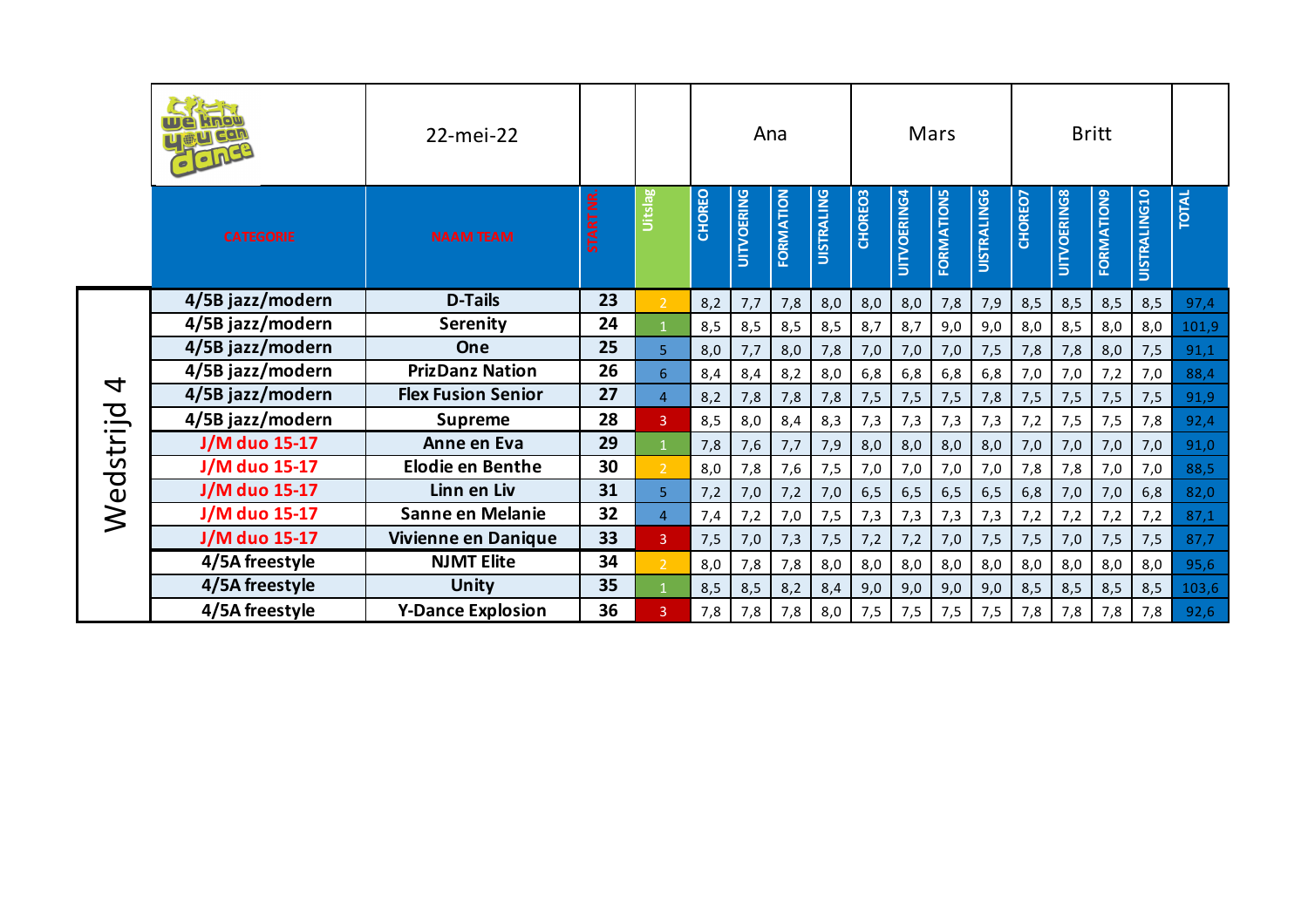|           | Glong                 | 22-mei-22               |                         |                 |               |                   | Ana       |                   |         |             | Mars              |                    |         |                    | <b>Britt</b>      |                     |              |
|-----------|-----------------------|-------------------------|-------------------------|-----------------|---------------|-------------------|-----------|-------------------|---------|-------------|-------------------|--------------------|---------|--------------------|-------------------|---------------------|--------------|
|           | <b>CATEGORIE</b>      | <b>NAAM TEAM</b>        | <b>START NR.</b>        | <b>Uitslag</b>  | <b>CHOREO</b> | <b>UITVOERING</b> | FORMATION | <b>UISTRALING</b> | CHOREO3 | UITVOERING4 | <b>FORMATIONS</b> | <b>UISTRALING6</b> | CHOREO7 | <b>UITVOERING8</b> | <b>FORMATION9</b> | <b>UISTRALING10</b> | <b>TOTAL</b> |
|           | <b>S/H duo 11-12</b>  | <b>Anouk en Florine</b> | $\mathbf{1}$            | 5 <sup>1</sup>  | 8,0           | 8,2               | 7,5       | 8,3               | 7,0     | 7,0         | 7,0               | 7,0                | 8,0     | 8,0                | 8,0               | 8,2                 | 92,2         |
|           | <b>S/H duo 11-12</b>  | Robyn en Collin         | $\mathbf{2}$            | $6\overline{6}$ | 7,8           | 7,8               | 8,0       | 8,0               | 7,2     | 7,2         | 7,2               | 7,2                | 7,8     | 8,0                | 7,8               | 7,8                 | 91,8         |
|           | <b>S/H duo 11-12</b>  | <b>Fiene en Famke</b>   | $\overline{\mathbf{3}}$ | 2 <sup>1</sup>  | 8,0           | 7,7               | 7,7       | 7,9               | 7,8     | 7,8         | 7,8               | 7,8                | 8,2     | 8,2                | 8,0               | 8,2                 | 95,1         |
|           | <b>S/H duo 11-12</b>  | <b>Floor en Lisa</b>    | 4                       | 3 <sup>°</sup>  | 8,2           | 8,5               | 8,0       | 8,2               | 7,1     | 7,1         | 7,1               | 7,1                | 8,5     | 8,5                | 8,0               | 8,5                 | 94,8         |
|           | <b>S/H duo 11-12</b>  | Lotte en Fleur          | 5                       | $\overline{4}$  | 7,7           | 7,8               | 7,7       | 7,7               | 7,3     | 7,3         | 7,3               | 7,3                | 8,8     | 8,8                | 8,0               | 8,8                 | 94,5         |
| L         | <b>S/H duo 11-12</b>  | Dana en Jade            | 6                       | $\mathbf{1}$    | 8,5           | 8,5               | 8,5       | 8,5               | 8,0     | 8,0         | 8,0               | 8,0                | 9,0     | 9,0                | 9,0               | 9,0                 | 102,0        |
|           | 1B street/hiphop      | 7up!                    | $\overline{7}$          | 6               | 7,5           | 7,5               | 7,5       | 7,3               | 7,0     | 7,0         | 7,0               | 7,0                | 8,0     | 7,5                | 7,5               | 7,0                 | 87,8         |
|           | 1B street/hiphop      | <b>Cobra Crew</b>       | 8                       |                 | 9,0           | 8,8               | 8,8       | 8,6               | 8,0     | 8,0         | 8,0               | 8,0                | 7,5     | 8,5                | 8,0               | 7,5                 | 98,7         |
|           | 1B street/hiphop      | <b>D-bounce</b>         | $\mathbf{9}$            | $\overline{2}$  | 8,0           | 8,0               | 8,5       | 8,0               | 7,5     | 7,5         | 7,5               | 7,5                | 8,5     | 8,5                | 7,8               | 8,0                 | 95,3         |
|           | 1B street/hiphop      | <b>D-Unique</b>         | 10                      | 5               | 7,8           | 8,0               | 8,3       | 8,3               | 7,3     | 7,3         | 7,3               | 7,3                | 8,0     | 7,8                | 7,8               | 7,8                 | 93,0         |
|           | 1B street/hiphop      | <b>Inspire</b>          | 11                      | $\overline{4}$  | 7,7           | 7,6               | 7,9       | 7,8               | 7,8     | 7,8         | 7,8               | 7,8                | 7,8     | 8,5                | 8,0               | 8,2                 | 94,7         |
| Wedstrijd | 1B street/hiphop      | <b>Rebels</b>           | 12                      | 3 <sup>°</sup>  | 8,3           | 8,4               | 8,5       | 8,5               | 7,6     | 7,6         | 7,6               | 7,8                | 7,8     | 7,5                | 7,8               | 7,8                 | 95,2         |
|           | <b>S/H solo 11-12</b> | <b>Floor Schuurman</b>  | 13                      | 3 <sup>°</sup>  | 7,7           | 7,5               |           | 7,5               | 7,0     | 7,0         |                   | 7,0                | 7,8     | 7,8                |                   | 8,0                 | 67,3         |
|           | <b>S/H solo 11-12</b> | <b>Jaimy Lynn Bos</b>   | 14                      | $\mathbf{1}$    | 7,7           | 7,5               |           | 7,7               | 8,5     | 8,5         |                   | 8,5                | 8,0     | 8,0                |                   | 8,5                 | 72,9         |
|           | <b>S/H solo 11-12</b> | <b>Robin Corts</b>      | 15                      | $6\overline{6}$ | 7,2           | 7,0               |           | 7,5               | 6, 8    | 6,8         |                   | 6,8                | 7,0     | 7,0                |                   | 7,0                 | 63,1         |
|           | <b>S/H solo 11-12</b> | Lisa Buysman            | 16                      | $\overline{5}$  | 7,5           | 7,3               |           | 7,4               | 7,3     | 7,3         |                   | 7,3                | 7,5     | 7,2                |                   | 7,5                 | 66,3         |
|           | <b>S/H solo 11-12</b> | Lotte Rentenaar         | 17                      | $\overline{4}$  | 7,4           | 7,7               |           | 7,5               | 7,5     | 7,5         |                   | 7,5                | 7,0     | 7,2                |                   | 7,8                 | 67,1         |
|           | <b>S/H solo 11-12</b> | Jayde de Heer           | 18                      | $\mathcal{D}$   | 7,2           | 7,3               |           | 7,4               | 8,0     | 8,0         |                   | 8,0                | 7,8     | 7,8                |                   | 8,2                 | 69,7         |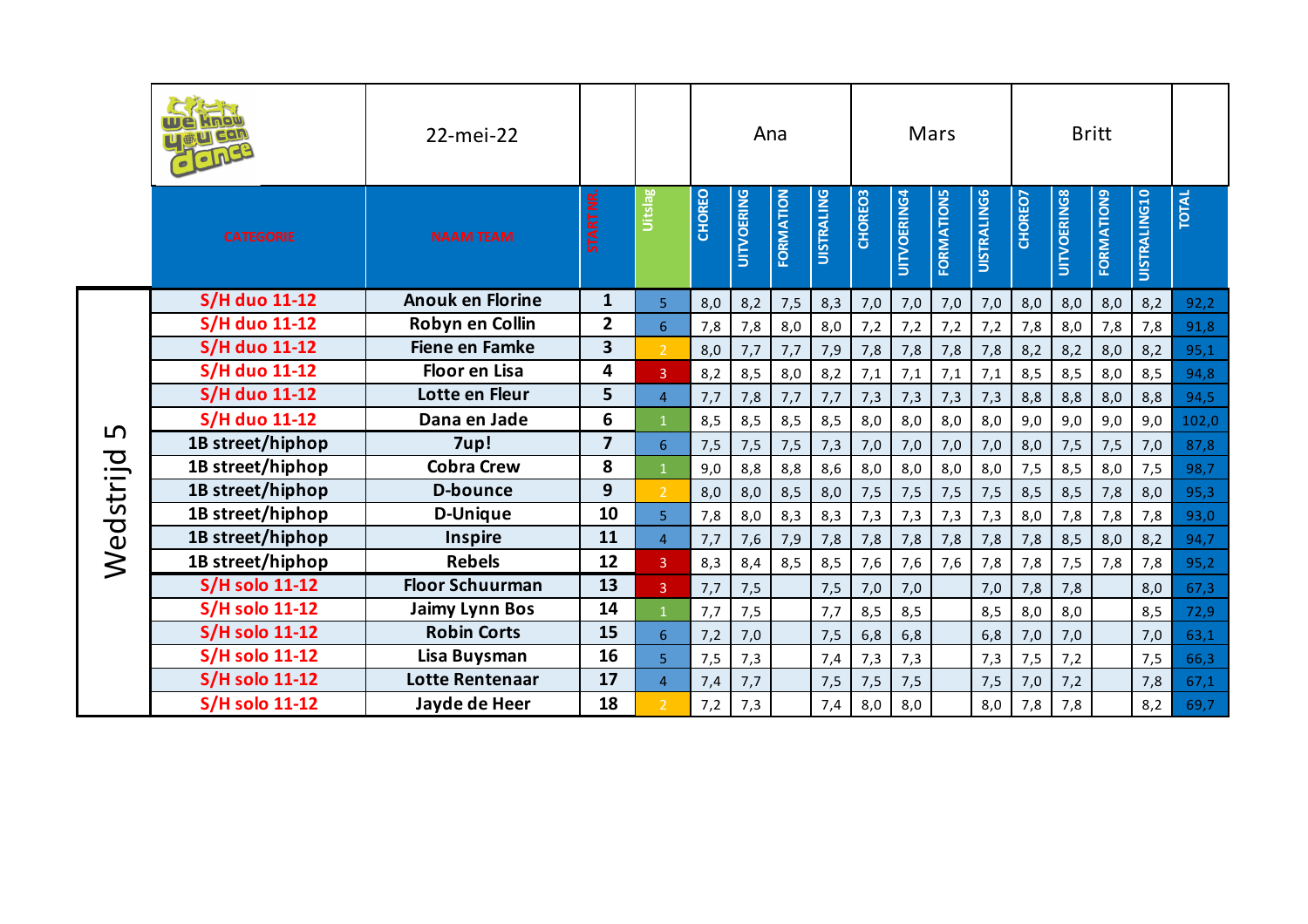|                |                    | 22-mei-22                 |                 |                |        |                   | Ana       |                   |         |             | Mars              |                    |         |                    | <b>Britt</b>      |              |              |
|----------------|--------------------|---------------------------|-----------------|----------------|--------|-------------------|-----------|-------------------|---------|-------------|-------------------|--------------------|---------|--------------------|-------------------|--------------|--------------|
|                | <b>CATEGORIE</b>   | <b>NAAM TEAM</b>          | <b>START NR</b> | Uitslag        | CHOREO | <b>UITVOERING</b> | FORMATION | <b>UISTRALING</b> | CHOREO3 | UITVOERING4 | <b>FORMATIONS</b> | <b>UISTRALING6</b> | CHOREO7 | <b>UITVOERING8</b> | <b>FORMATION9</b> | UISTRALING10 | <b>TOTAL</b> |
|                | 2B street/hiphop   | <b>Attitudestars</b>      | 19              | $\overline{4}$ | 7,5    | 7,3               | 7,5       | 7,4               | 8,0     | 8,0         | 8,0               | 8,0                | 7,5     | 7,5                | 7,8               | 7,5          | 92,0         |
|                | 2B street/hiphop   | <b>CD-Crew</b>            | 20              | $\overline{2}$ | 8,3    | 8,3               | 8,5       | 8,2               | 8,3     | 8,3         | 8,3               | 8,3                | 7,8     | 8,0                | 8,2               | 8,2          | 98,7         |
|                | 2B street/hiphop   | <b>Divine</b>             | 21              |                | 8,5    | 8,5               | 8,7       | 8,5               | 8,5     | 8,5         | 8,5               | 8,5                | 8,2     | 8,5                | 8,5               | 8,5          | 101,9        |
|                | 2B street/hiphop   | <b>Attitudegirlz</b>      | 22              | 6 <sup>1</sup> | 7,2    | 7,2               | 7,3       | 7,5               | 7,0     | 7,0         | 7,0               | 7,0                | 7,0     | 7,0                | 7,0               | 7,0          | 85,2         |
|                | 2B street/hiphop   | <b>MiXuP Junior</b>       | 23              | $\overline{7}$ | 7,6    | 7,3               | 7,5       | 7,2               | 6,8     | 6,8         | 6, 8              | 6,8                | 7,0     | 7,0                | 7,0               | 6,8          | 84,6         |
|                | 2B street/hiphop   | <b>Insane</b>             | 24              | $\overline{5}$ | 7,8    | 7,5               | 7,8       | 8,0               | 6,9     | 6,9         | 6,9               | 6,9                | 7,5     | 7,2                | 7,2               | 7,5          | 88,1         |
|                | 2B street/hiphop   | <b>D-Vide</b>             | 25              | 3              | 7,6    | 7,4               | 7,5       | 7,8               | 7,2     | 7,2         | 7,2               | 7,2                | 8,0     | 8,5                | 8,8               | 8,8          | 93,2         |
|                | <b>S/H</b> duo 10- | Amy-Lynne en Sophie       | 26              |                | 8,0    | 8,3               | 8,2       | 8,5               | 7,0     | 7,0         | 7,0               | 7,0                | 7,5     | 7,5                | 7,0               | 7,5          | 90,5         |
|                | <b>S/H duo 10-</b> | <b>Fayelene en Ashton</b> | 27              |                | 8,0    | 8,0               | 8,0       | 8,0               | 8,7     | 8,7         | 9,0               | 9,0                | 7,8     | 8,0                | 7,8               | 7,5          | 98,5         |
| ம<br>Wedstrijd | <b>S/H</b> duo 10- | Frederique en Bo          | 28              | $\overline{4}$ | 7,6    | 7,6               | 7,8       | 8,0               | 6,8     | 6,8         | 6, 8              | 6, 8               | 7,0     | 7,2                | 7,0               | 7,5          | 86,9         |
|                | <b>S/H</b> duo 10- | Talisa en Lila            | 29              | $\overline{3}$ | 7,8    | 7,8               | 8,0       | 8,0               | 7,5     | 7,5         | 7,5               | 7,5                | 7,0     | 7,0                | 7,0               | 7,0          | 89,6         |
|                | 2/3A street/hiphop | <b>Dynamic Attitude</b>   | 30              | 5              | 8,5    | 8,5               | 8,2       | 8,6               | 7,5     | 7,5         | 7,5               | 7,5                | 7,5     | 7,5                | 7,5               | 7,5          | 93,8         |
|                | 2/3A street/hiphop | <b>Impression</b>         | 31              | 3              | 8,3    | 8,3               | 8,5       | 8,3               | 8,0     | 8,0         | 8,0               | 8,5                | 8,2     | 8,2                | 8,2               | 8,2          | 98,7         |
|                | 2/3A street/hiphop | Rage                      | 32              |                | 8,7    | 8,7               | 8,5       | 8,5               | 7,8     | 7,8         | 7,8               | 7,8                | 8,5     | 8,5                | 8,5               | 8,5          | 99,6         |
|                | 2/3A street/hiphop | <b>D-Base</b>             | 33              | $\overline{4}$ | 8,5    | 8,3               | 8,5       | 8,3               | 7,3     | 7,3         | 7,3               | 7,5                | 8,7     | 8,7                | 8,7               | 8,7          | 97,8         |
|                | 2/3A street/hiphop | Da Bounce Force           | 34              | $\overline{2}$ | 8,2    | 8,0               | 8,0       | 8,3               | 7,9     | 7,9         | 7,9               | 7,9                | 8,8     | 8,8                | 8,8               | 8,8          | 99,3         |
|                | S/H solo 10-       | <b>Xynogene Kana</b>      | 35              | 6 <sup>1</sup> | 7,2    | 7,3               |           | 7,6               | 7,0     | 7,0         |                   | 7,0                | 7,2     | 7,5                |                   | 7,5          | 65,3         |
|                | S/H solo 10-       | Fayelène Pattiwaël        | 36              |                | 7,8    | 7,7               |           | 7,6               | 8,5     | 8,5         |                   | 9,0                | 7,8     | 7,8                |                   | 7,8          | 72,5         |
|                | S/H solo 10-       | <b>Jennifer Planting</b>  | 37              | $\overline{4}$ | 7,5    | 8,0               |           | 7,8               | 7,5     | 7,5         |                   | 7,8                | 7,2     | 7,2                |                   | 7,5          | 68,0         |
|                | S/H solo 10-       | <b>Lila Bozic</b>         | 38              | 5              | 7,5    | 7,2               |           | 7,8               | 7,5     | 7,5         |                   | 7,5                | 7,5     | 7,0                |                   | 7,5          | 67,0         |
|                | S/H solo 10-       | Sophie van Gent           | 39              | 3              | 8,0    | 8,2               |           | 8,0               | 8,3     | 8,3         |                   | 8,5                | 7,5     | 7,5                |                   | 7,5          | 71,8         |
|                | S/H solo 10-       | Amy-Lynne Pattiwaël       | 40              | $\overline{2}$ | 7,9    | 8,0               |           | 8,1               | 8,0     | 8,0         |                   | 8,0                | 8,0     | 8,0                |                   | 8,0          | 72,0         |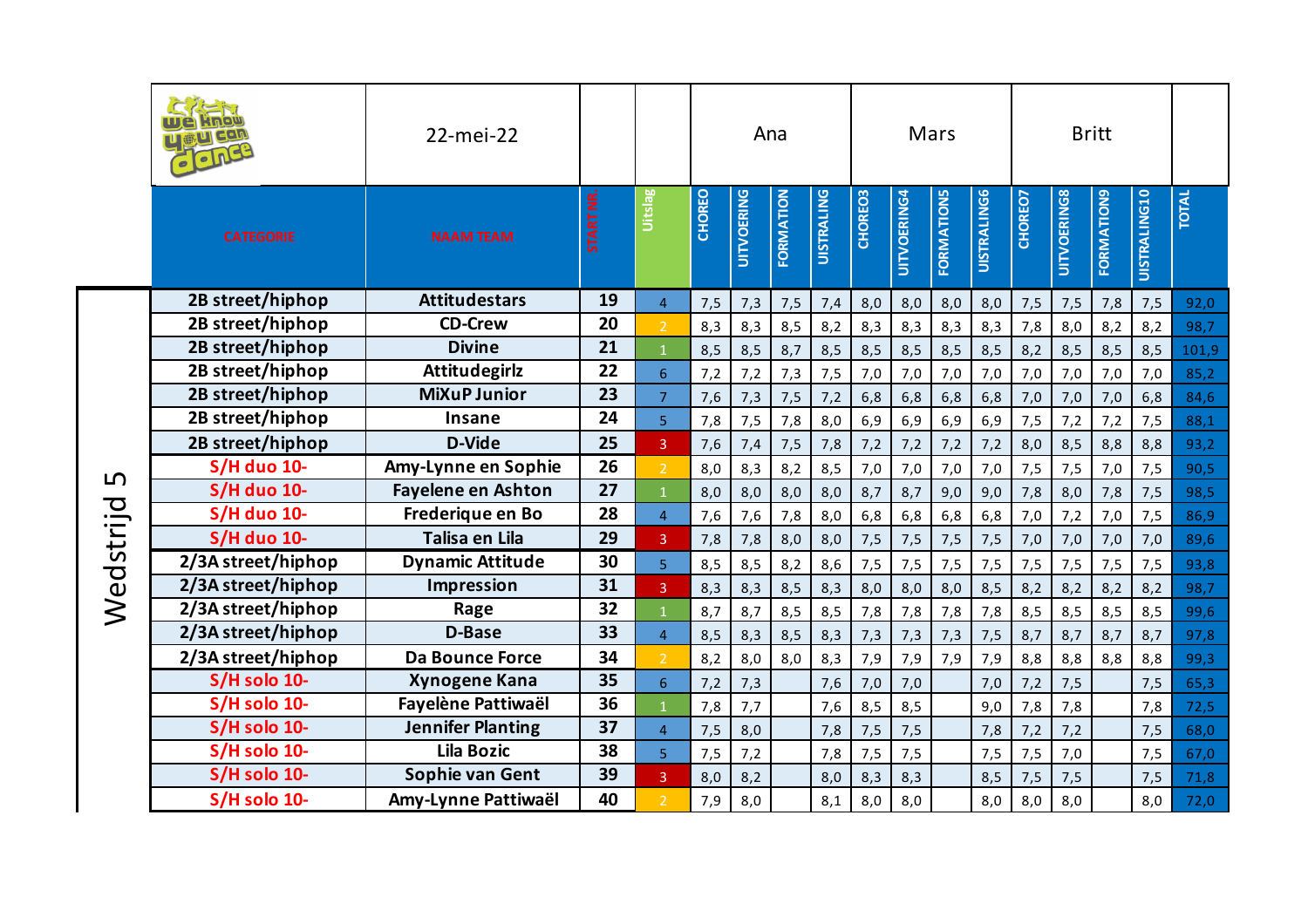|           |                       | 22-mei-22              |                         |                |               |                   | Ana       |                   |         |                    | Mars              |                    |         |                    | <b>Britt</b>      |                     |              |
|-----------|-----------------------|------------------------|-------------------------|----------------|---------------|-------------------|-----------|-------------------|---------|--------------------|-------------------|--------------------|---------|--------------------|-------------------|---------------------|--------------|
|           | <b>CATEGORIE</b>      | <b>NAAM TEAM</b>       | START NR.               | Uitslag        | <b>CHOREO</b> | <b>UITVOERING</b> | FORMATION | <b>UISTRALING</b> | CHOREO3 | <b>UITVOERING4</b> | <b>FORMATIONS</b> | <b>UISTRALING6</b> | CHOREO7 | <b>UITVOERING8</b> | <b>FORMATION9</b> | <b>UISTRALING10</b> | <b>TOTAL</b> |
|           | <b>S/H solo 13-14</b> | Floortje de Jong       | $\mathbf{1}$            | 3 <sup>7</sup> | 7,5           | 7,5               |           | 7,7               | 7,0     | 7,0                |                   | 7,0                | 7,0     | 7,0                |                   | 7,0                 | 64,7         |
|           | <b>S/H solo 13-14</b> | Jet de Jong            | $\overline{2}$          | $\overline{2}$ | 7,7           | 7,8               |           | 8,0               | 6,8     | 6,8                |                   | 6,8                | 7,2     | 7,5                |                   | 7,5                 | 66,1         |
|           | <b>S/H solo 13-14</b> | <b>Vanity Laan</b>     | 3                       | $\mathbf{1}$   | 7,8           | 7,8               |           | 8,1               | 7,5     | 7,5                |                   | 7,5                | 7,5     | 7,8                |                   | 7,8                 | 69,3         |
|           | 4/5A street/hiphop    | <b>Crew PDS</b>        | 4                       | 5 <sub>1</sub> | 7,7           | 7,8               | 8,3       | 7,9               | 8,0     | 8,0                | 8,0               | 8,0                | 7,5     | 7,5                | 7,8               | 7,5                 | 94,0         |
|           | 4/5A street/hiphop    | D-onyx                 | 5                       | $\overline{3}$ | 7,5           | 7,5               | 7,2       | 7,8               | 8,5     | 8,5                | 8,5               | 9,0                | 8,0     | 8,0                | 8,0               | 8,0                 | 96,5         |
|           | 4/5A street/hiphop    | <b>Legacy</b>          | $\boldsymbol{6}$        | $\overline{4}$ | 7,9           | 8,2               | 8,5       | 8,0               | 7,5     | 7,5                | 7,5               | 7,5                | 8,2     | 8,5                | 8,5               | 8,5                 | 96,3         |
| 9         | 4/5A street/hiphop    | Ignition               | $\overline{\mathbf{z}}$ | $\mathcal{D}$  | 8,2           | 8,2               | 8,4       | 8,0               | 8,3     | 8,3                | 8,5               | 8,5                | 7,8     | 8,0                | 8,0               | 7,8                 | 98,0         |
|           | 4/5A street/hiphop    | <b>Magnificent</b>     | 8                       | 6 <sup>1</sup> | 7,7           | 7,9               | 8,0       | 8,0               | 7,8     | 7,8                | 8,0               | 8,0                | 7,0     | 7,0                | 7,0               | 7,0                 | 91,2         |
|           | 4/5A street/hiphop    | <b>Basemind</b>        | 9                       |                | 8,5           | 8,4               | 8,4       | 8,3               | 7,8     | 7,8                | 7,8               | 7,8                | 8,5     | 8,8                | 8,0               | 8,5                 | 98,6         |
|           | S/H duo 13-14         | Floor en Zoë           | 10                      | $\overline{4}$ | 7,8           | 7,9               |           | 7,7               | 6, 5    | 6, 5               | 6, 5              | 6, 5               | 7,2     | 7,2                | 7,0               | 7,2                 | 78,0         |
| Wedstrijd | <b>S/H duo 13-14</b>  | <b>Berrit en Rune</b>  | 11                      | $\overline{4}$ | 7,5           | 7,5               |           | 7,8               | 6,8     | 6, 8               | 6, 8              | 6,8                | 7,0     | 7,0                | 7,0               | 7,0                 | 78,0         |
|           | S/H duo 13-14         | <b>Floor en Yara</b>   | 12                      | $\overline{3}$ | 7,3           | 7,4               |           | 7,5               | 7,0     | 7,0                | 7,0               | 7,0                | 7,5     | 7,5                | 7,5               | 7,5                 | 80,2         |
|           | <b>S/H duo 13-14</b>  | Melissa en Latischa    | 13                      | 2 <sup>1</sup> | 7,7           | 7,3               |           | 7,3               | 7,5     | 7,5                | 7,5               | 7,5                | 7,8     | 7,8                | 7,8               | 7,5                 | 83,2         |
|           | S/H duo 13-14         | Anouk en Milou         | 14                      | $\mathbf{1}$   | 7,5           | 8,0               |           | 7,7               | 7,8     | 7,8                | 7,8               | 7,8                | 8,0     | 8,0                | 8,0               | 8,0                 | 86,4         |
|           | 4/5B street/hiphop    | <b>Attitudeteenz</b>   | 15                      | 6 <sup>1</sup> | 7,7           | 7,4               | 7,7       | 7,2               | 6, 5    | 6, 5               | 6, 5              | 6,8                | 7,0     | 7,0                | 7,0               | 7,0                 | 84,3         |
|           | 4/5B street/hiphop    | D-Extra's              | 16                      |                | 8,6           | 8,0               | 7,5       | 7,8               | 8,0     | 8,0                | 8,0               | 8,0                | 8,5     | 8,5                | 8,5               | 8,5                 | 97,9         |
|           | 4/5B street/hiphop    | <b>Tsunami</b>         | 17                      | $\overline{2}$ | 7,8           | 7,2               | 7,8       | 8,0               | 7,0     | 7,0                | 6, 8              | 7,0                | 8,0     | 7,5                | 8,0               | 8,0                 | 90,1         |
|           | 4/5B street/hiphop    | <b>D-Verse</b>         | 18                      | $\overline{4}$ | 8,0           | 7,4               | 7,5       | 7,7               | 7,3     | 7,3                | 7,3               | 7,5                | 7,2     | 7,2                | 7,2               | 7,2                 | 88,8         |
|           | 4/5B street/hiphop    | <b>Illusion</b>        | 19                      | $\overline{3}$ | 8,5           | 7,8               | 7,4       | 7,5               | 6,9     | 6,9                | 6,9               | 7,0                | 7,5     | 7,5                | 7,5               | 7,5                 | 88,9         |
|           | 4/5B street/hiphop    | <b>Attitudedancers</b> | 20                      | 5              | 7,8           | 7,5               | 7,7       | 7,7               | 6,7     | 6,7                | 6,7               | 7,0                | 7,4     | 7,4                | 7,8               | 7,0                 | 87,4         |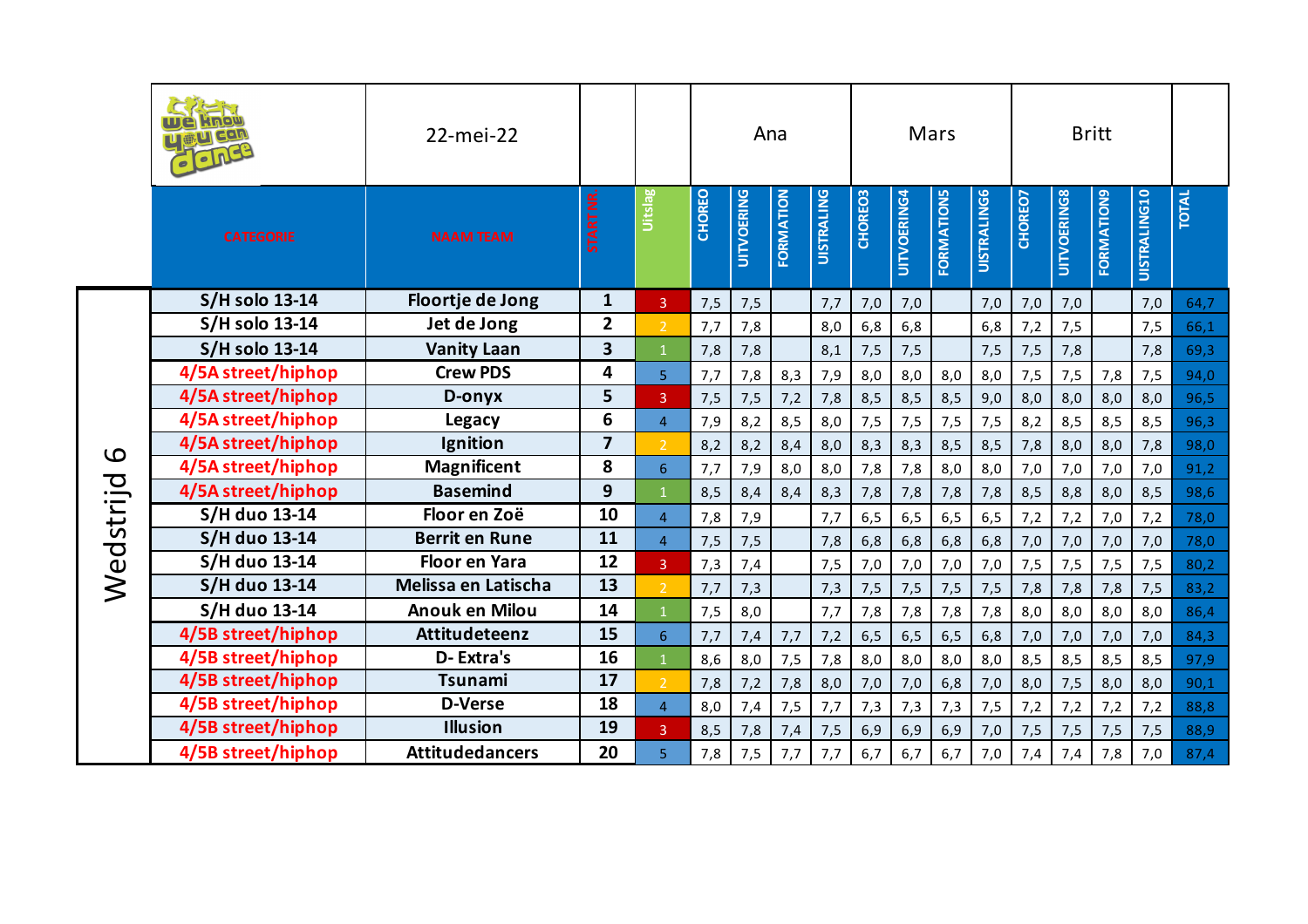|              |                         | 22-mei-22               |           |                 |               |                   | Ana       |                   |         |                    | Mars       |                    |         |                    | <b>Britt</b>      |                     |              |
|--------------|-------------------------|-------------------------|-----------|-----------------|---------------|-------------------|-----------|-------------------|---------|--------------------|------------|--------------------|---------|--------------------|-------------------|---------------------|--------------|
|              | <b>CATEGORIE</b>        | <b>NAAM TEAM</b>        | START NR. | Uitslag         | <b>CHOREO</b> | <b>UITVOERING</b> | FORMATION | <b>UISTRALING</b> | CHOREO3 | <b>UITVOERING4</b> | FORMATIONS | <b>UISTRALING6</b> | CHOREO7 | <b>UITVOERING8</b> | <b>FORMATION9</b> | <b>UISTRALING10</b> | <b>TOTAL</b> |
|              | <b>S/H duo 15-17</b>    | Floortje en Mika        | 21        | 4 <sup>1</sup>  | 8,0           | 7,8               | 8,0       | 7,9               | 7,8     | 7,8                | 7,8        | 7,8                | 7,5     | 7,5                | 7,0               | 7,5                 | 92,4         |
|              | <b>S/H duo 15-17</b>    | Jitske en Noa           | 22        | 3 <sup>°</sup>  | 8,4           | 8,0               | 7,8       | 8,2               | 7,5     | 7,5                | 7,5        | 7,5                | 7,8     | 7,8                | 7,8               | 7,8                 | 93,6         |
|              | <b>S/H duo 15-17</b>    | <b>Quirine en Meike</b> | 23        | $\overline{2}$  | 8,2           | 8,2               | 8,2       | 8,2               | 7,9     | 7,9                | 7,9        | 7,9                | 8,0     | 8,0                | 8,0               | 8,0                 | 96,4         |
|              | <b>S/H duo 15-17</b>    | Zoe en Esmee            | 24        | $\mathbf{1}$    | 8,2           | 8,0               | 8,0       | 8,0               | 8,0     | 8,0                | 8,0        | 7,5                | 8,2     | 8,2                | 8,2               | 8,2                 | 96,5         |
| $\mathbf{Q}$ | 3B street/hiphop        | <b>Attitudekidz</b>     | 25        | $\overline{2}$  | 7,5           | 7,8               | 7,8       | 7,6               | 7,0     | 7,0                | 7,0        | 7,0                | 7,8     | 7,8                | 7,8               | 7,8                 | 89,9         |
|              | 3B street/hiphop        | <b>D-Block</b>          | 26        | $\overline{4}$  | 7,0           | 7,5               | 7,3       | 7,5               | 6,8     | 6,8                | 6,8        | 7,5                | 7,5     | 7,5                | 7,5               | 7,5                 | 87,2         |
| Wedstrijd    | 3B street/hiphop        | i-Motion                | 27        | $\overline{1}$  | 8,0           | 8,2               | 7,5       | 7,8               | 8,5     | 8,5                | 8,7        | 8,7                | 8,0     | 8,0                | 8,0               | 8,0                 | 97,9         |
|              | 3B street/hiphop        | <b>NF Fusion</b>        | 28        | 3 <sup>°</sup>  | 7,8           | 7,5               | 7,6       | 7,7               | 7,0     | 7,0                | 6,3        | 7,5                | 7,5     | 7,5                | 7,5               | 7,5                 | 88,4         |
|              | 3B street/hiphop        | <b>Reflex</b>           | 29        | 5 <sup>1</sup>  | 6,8           | 6,7               | 7,3       | 7,2               | 6, 5    | 6, 5               | 6, 5       | 6,8                | 7,4     | 7,5                | 7,2               | 7,5                 | 83,9         |
|              | <b>3B street/hiphop</b> | <b>Touch down</b>       | 30        | $6\overline{6}$ | 6,7           | 6,6               | 7,0       | 6,8               | 6,3     | 6,3                | 6, 5       | 6, 5               | 7,0     | 7,0                | 7,0               | 7,0                 | 80,7         |
|              | <b>S/H solo 15-17</b>   | Myla Kraakman           | 31        | $\overline{4}$  | 7,0           | 7,6               |           | 7,4               | 8,0     | 8,0                |            | 8,0                | 7,5     | 7,8                |                   | 7,8                 | 69,1         |
|              | <b>S/H solo 15-17</b>   | <b>Floortje Dbeatz</b>  | 32        | $\overline{6}$  | 7,2           |                   |           | 7,8               | 7,0     | 7,0                |            | 7,0                | 7,8     | 7,8                |                   | 8,0                 | 59,6         |
|              | <b>S/H solo 15-17</b>   | <b>Meike Jansen</b>     | 33        | $\overline{3}$  | 7,8           | 8,0               |           | 8,0               | 8,3     | 8,3                |            | 8,3                | 8,0     | 8,0                |                   | 8,2                 | 72,9         |
|              | <b>S/H solo 15-17</b>   | <b>Mika Brunt</b>       | 34        | $\overline{2}$  | 7,7           | 7,9               |           | 8,0               | 9,0     | 9,0                |            | 9,0                | 8,5     | 8,5                |                   | 8,5                 | 76,1         |
|              | <b>S/H solo 15-17</b>   | <b>Renee Wijnands</b>   | 35        | 5 <sup>1</sup>  | 6,8           | 7,4               |           | 7,5               | 7,0     | 7,0                |            | 7,0                | 8,2     | 8,0                |                   | 8,0                 | 66,9         |
|              | <b>S/H solo 15-17</b>   | Selina Ramon            | 36        | $\mathbf{1}$    | 7,7           | 7,8               |           | 8,2               | 8,8     | 8,8                |            | 8,8                | 8,8     | 8,8                |                   | 9,0                 | 76,7         |
|              |                         |                         |           | $\mathbf{1}$    |               |                   |           |                   |         |                    |            |                    |         |                    |                   |                     |              |
|              |                         |                         |           | $\mathbf{1}$    |               |                   |           |                   |         |                    |            |                    |         |                    |                   |                     |              |
|              |                         |                         |           | $\mathbf{1}$    |               |                   |           |                   |         |                    |            |                    |         |                    |                   |                     |              |
|              |                         |                         |           | $\mathbf{1}$    |               |                   |           |                   |         |                    |            |                    |         |                    |                   |                     |              |
|              |                         |                         |           | $\mathbf{1}$    |               |                   |           |                   |         |                    |            |                    |         |                    |                   |                     |              |
|              |                         |                         |           | $\mathbf{1}$    |               |                   |           |                   |         |                    |            |                    |         |                    |                   |                     |              |
|              |                         |                         |           | $\mathbf{1}$    |               |                   |           |                   |         |                    |            |                    |         |                    |                   |                     |              |